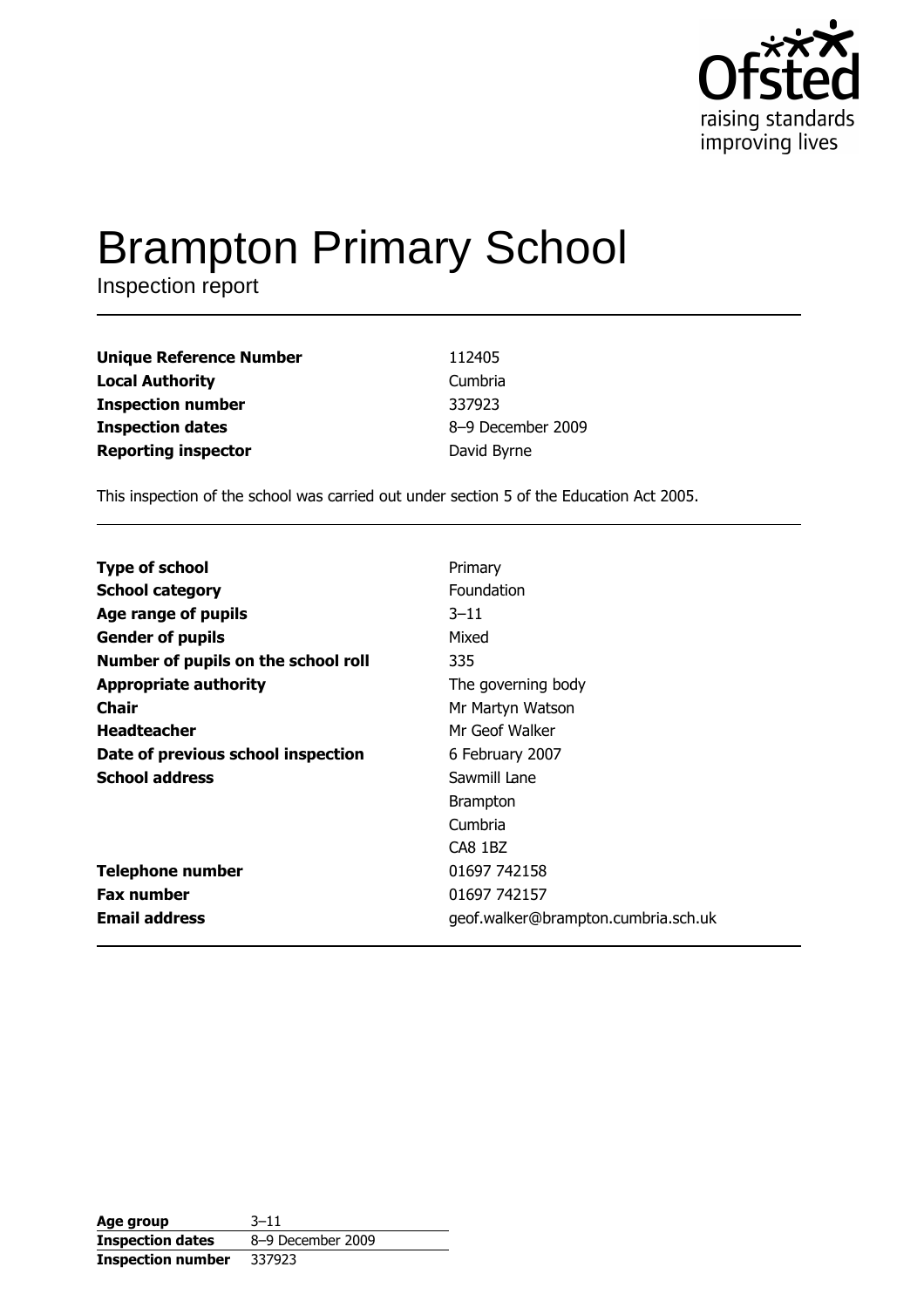The Office for Standards in Education, Children's Services and Skills (Ofsted) regulates and inspects to achieve excellence in the care of children and young people, and in education and skills for learners of all ages. It regulates and inspects childcare and children's social care, and inspects the Children and Family Court Advisory Support Service (Cafcass), schools, colleges, initial teacher training, work-based learning and skills training, adult and community learning, and education and training in prisons and other secure establishments. It rates council children's services, and inspects services for looked after children, safequarding and child protection.

Further copies of this report are obtainable from the school. Under the Education Act 2005, the school must provide a copy of this report free of charge to certain categories of people. A charge not exceeding the full cost of reproduction may be made for any other copies supplied.

If you would like a copy of this document in a different format, such as large print or Braille, please telephone 08456 404045, or email enquiries@ofsted.gov.uk.

You may copy all or parts of this document for non-commercial educational purposes, as long as you give details of the source and date of publication and do not alter the documentation in any way.

Royal Exchange Buildings St Ann's Square Manchester M2 7LA T: 08456 404045 Textphone: 0161 618 8524 E: enquiries@ofsted.gov.uk W: www.ofsted.gov.uk © Crown copyright 2009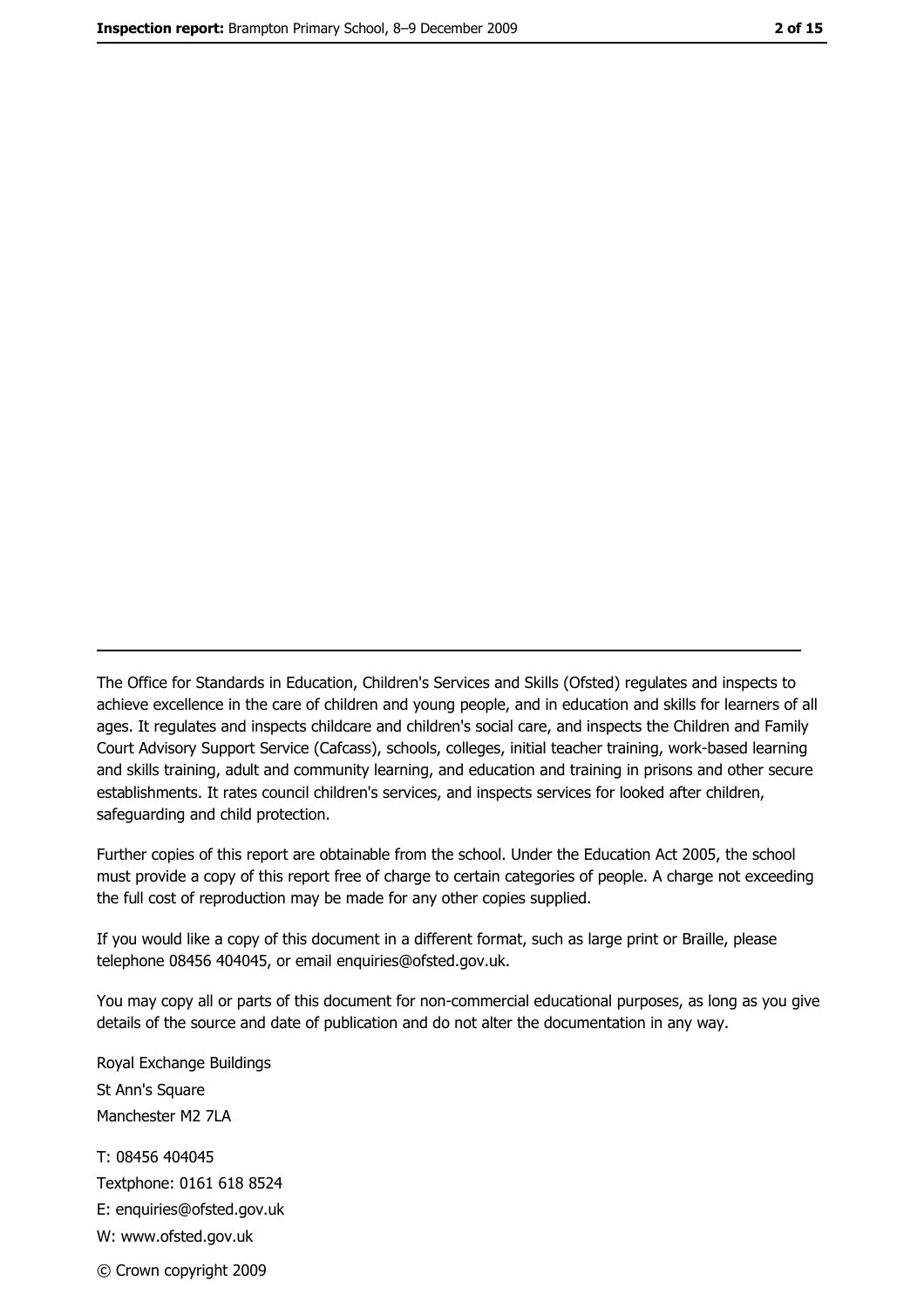# **Introduction**

This inspection was carried out by three additional inspectors, 16 lessons were observed and meetings held with governors, staff and pupils. The inspectors evaluated the school's work, and looked at a range of evidence including policies, the improvement plan, pupils' work and the school's records of pupils' progress and attainment. The inspection team also analysed the 135 questionnaires returned by parents and carers.

The inspectors reviewed many aspects of the school's work and looked in detail at the following:

- the extent to which the amalgamated school is developing a shared vision and  $\blacksquare$ ethos and securing a consistency in the quality of provision across the school
- the validity of the school's assertion that achievement and progress are good and  $\blacksquare$ whether the quality of planning promotes continuity and progression in subjects and in personal social, health and citizenship education (PSHCE)
- the quality of provision for more-able pupils across the school, including in the Early  $\blacksquare$ **Years Foundation Stage**
- the effectiveness and accuracy of procedures for school self-evaluation.  $\blacksquare$

# Information about the school

The primary school was created in September 2008 by closing the former infant school and expanding the junior school to accommodate the Early Years Foundation Stage and Key Stage 1. At the time of the inspection, the infant school building was still in use but is soon to be closed. Major building work is currently underway to accommodate all pupils on one site by October 2010. The headteacher of the former junior school is charged with managing the primary school. Over the last two years, there have been a number of staff changes, including senior management level.

The percentage of pupils eligible for free school meals is below average. The proportion identified with special educational needs and/or disabilities, including those with a statement of special educational need are close to the national average. The vast majority of pupils are of White British backgrounds with very few having English as an additional language. Early Years Foundation Stage provision consists of a Nursery and Reception classes.

The school has gained Fairtrade status, and been awarded with an Activemark and Eco School status (silver).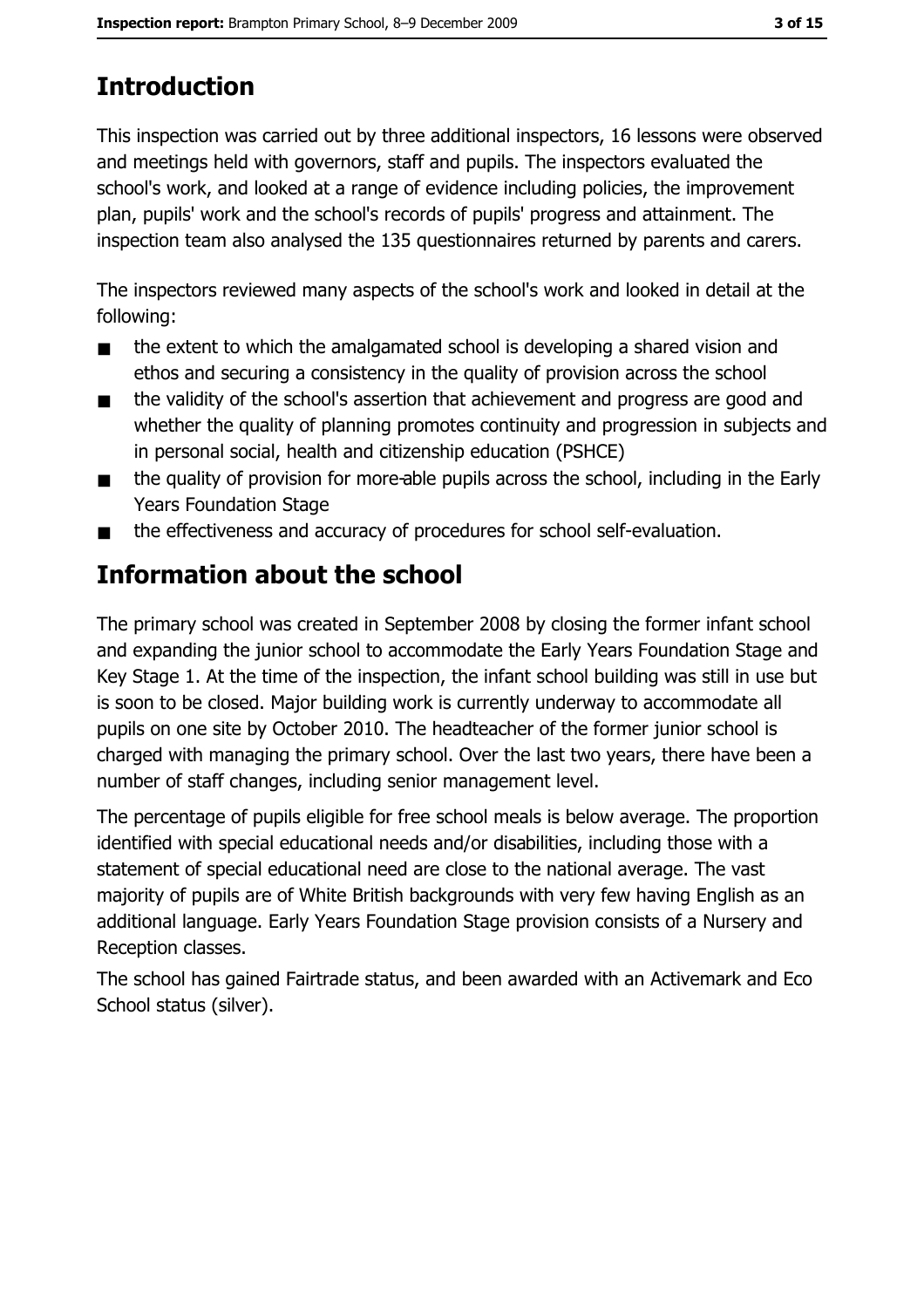# **Inspection judgements**

# Overall effectiveness: how good is the school?

### The school's capacity for sustained improvement

# **Main findings**

Brampton Primary School is a highly valued member of its local community. It is held in high regard by the vast majority of parents. Inspection findings are that the school provides a satisfactory quality of education overall with some important strengths. These relate to the positive attitudes and good social and personal skills developed by the large majority of pupils. A key contributor to their good personal skills is the range of opportunities available for pupils in Key Stage 2 to participate in some outstanding curriculum initiatives. The most prestigious of these is the almost unique opportunity for junior pupils to participate in, and learn from, the annual performance of one of four Shakespeare plays. The areas that are not as strong relate to the academic learning and progress of pupils as they move through the school. Attainment is broadly average by the end of Year 6 and progress is satisfactory. The school recognises this and has introduced initiatives to raise attainment in reading, writing and mathematics, but they are too recent to have a full impact.

Changes to the teaching force have altered the profile of teaching in recent years. Teaching and learning is satisfactory overall with strengths in Key Stage 2. Whilst individual teachers have natural talent, there are many inconsistencies in the way in which they operate, which holds back pupils' learning. The use of assessment information to inform planning, the involvement of pupils in their own assessment and the level of challenge for the more-able are all features that vary in quality from class to class. As a result, there are times when pupils' needs are not fully met, thereby reducing their enjoyment and achievement. The quality of care and support for pupils with emotional difficulties is first rate. Pupils with special educational needs and/or disabilities receive very good support as a result of very effective management and the skills of a well-trained and dedicated support team. As a consequence, these pupils make good progress towards their individual targets.

Inspirational and very caring leadership by the headteacher, coupled with good governance, has minimised disruptions during the school's expansion. The recently restructured management team, however, has not fully adjusted to meet the needs of the enlarged school. Systems for school development planning, the monitoring of teaching and learning and the management of the core subjects of English, mathematics and science, are not yet effective enough to deliver higher attainment and better progress. School self-evaluation, although heavily dependent on the headteacher, is generally accurate. Staff are increasingly getting involved in the process of evaluation as the changes to staff and management settle down. There is a satisfactory capacity to improve.

| 3 |  |
|---|--|
| 3 |  |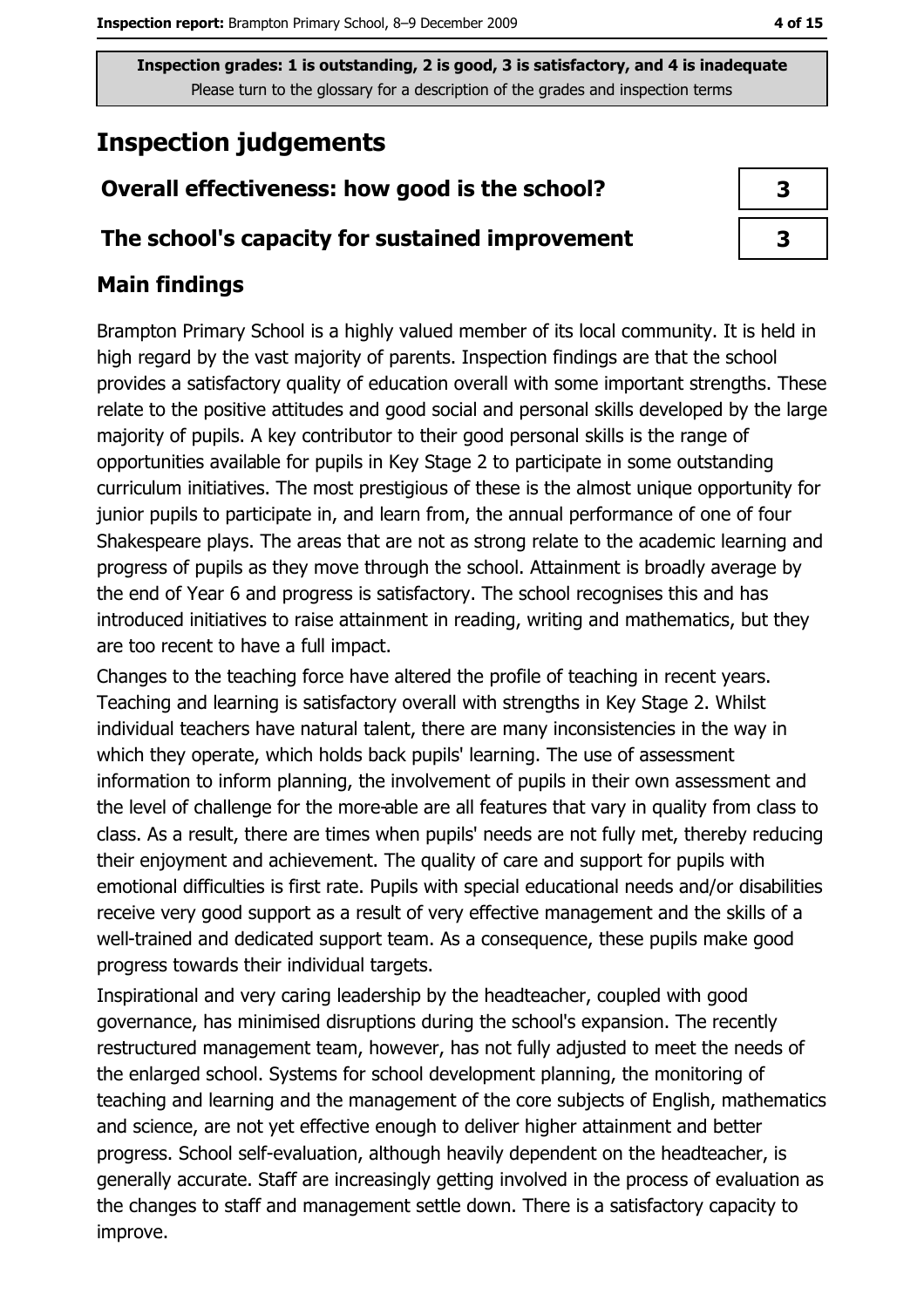### What does the school need to do to improve further?

- $\blacksquare$ Raise achievement and improve progress from satisfactory to good by:
	- improving the use of assessment information so that the needs of all pupils are met and pupils are given precise quidance about how to improve their work
	- raising the expectations of teachers, especially for the more-able pupils.
- Improve the impact of leadership and management by:  $\blacksquare$ 
	- building the skills of middle managers in monitoring and evaluating teaching and learning
	- improving school development planning so that it has a sharper focus on raising attainment.
- About 40% of the schools whose overall effectiveness is judged satisfactory may  $\blacksquare$ receive a monitoring visit by an Ofsted inspector before their next section 5 inspection.

### **Outcomes for individuals and groups of pupils**

Achievement and enjoyment is satisfactory. Pupils generally like school, but their enjoyment of lessons varies according to whether they are challenged enough. Pupils talk of some work being too easy and inspectors found this is the case in some lessons. Spiritual, moral, social and cultural education is good. Positive attitudes are developed and most pupils make good friends. Many are confident to make the most of what is on offer and talk with good knowledge about the choices required to stay fit and healthy. Behaviour is generally good, although a small minority of pupils in their questionnaires and discussions talked of occasions when they were teased and hassled by a group of boys. Pupils however, say they feel very safe, have a good knowledge of how to keep themselves safe and they are secure in the support staff give if they have any need for help. Their knowledge and understanding of people living in different circumstances than their own is relatively well developed. The pupils' voice is valued through the school council and influences some decisions made within the school. Outstanding links with the local community gives pupils a very good understanding of the diversity of people in their own community, for example, of the perspective of senior citizens. The pupils' involvement in school with the Fairtrade movement and the great efforts taken to raise charitable funds gives pupils a great empathy with the lives of others further afield. Academic progress is satisfactory. From average attainment at the start of Year 1, pupils progress steadily to reach average standards at Year 6. Progress is better in Key Stage 2 than Key Stage 1, but across the school some pupils do not do as well as they could. Whilst those with special educational needs and/or disabilities make good progress, that of the more-able varies and is only satisfactory, although it is good where teaching is better. The school is accurate in identifying the need to lift attainment in writing and mathematics and inspection findings indicate that pupils do not do as well in aspects of investigational mathematics and science. The strong thread of drama throughout Key

 $\overline{\mathbf{3}}$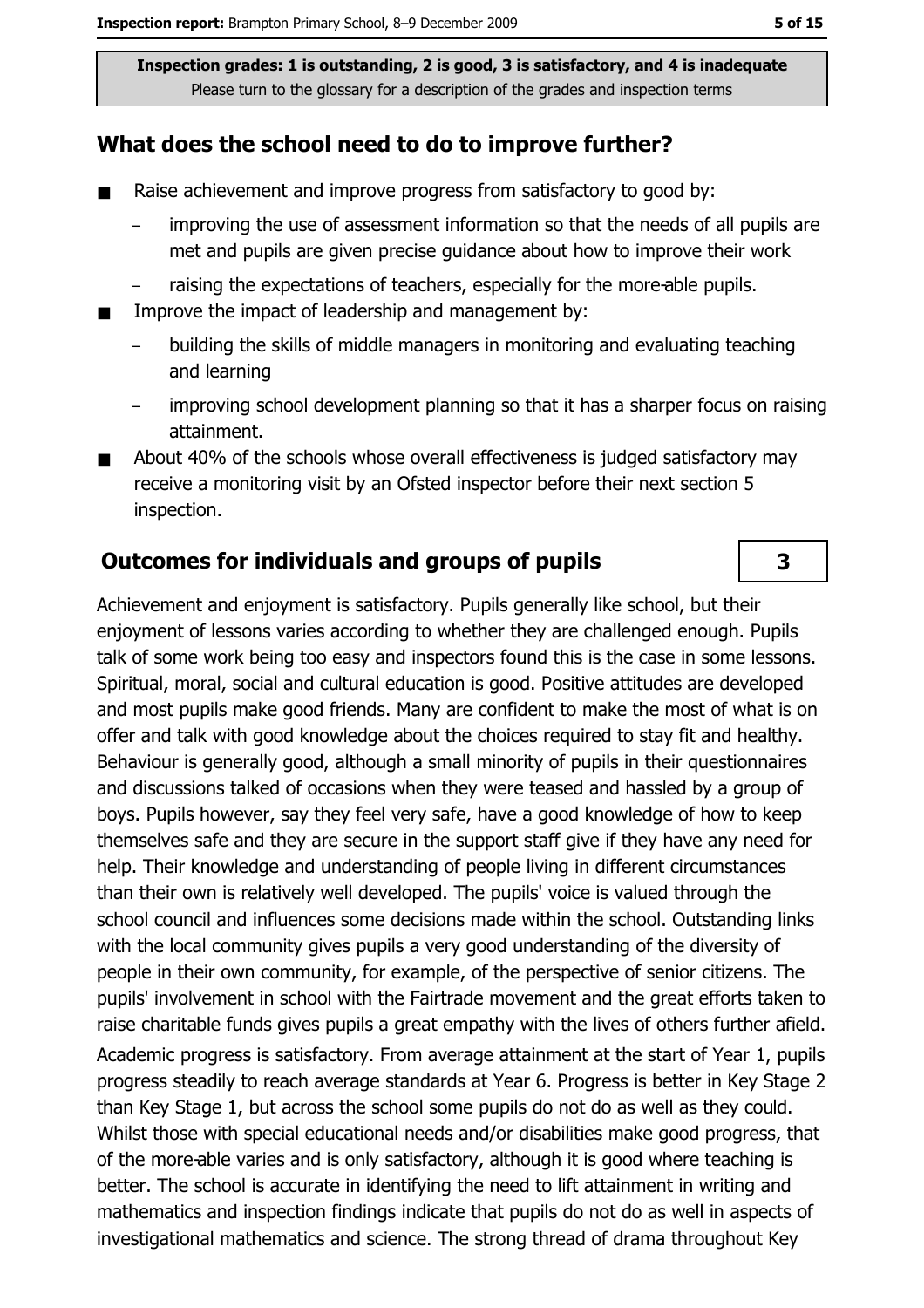Stage 2 in particular, gives pupils a good awareness of the theatre and the skills of performance. Pupils really enjoy practical subjects and produce some good quality art and history.

These are the grades for pupils' outcomes

| Pupils' achievement and the extent to which they enjoy their learning                                                     |                          |  |
|---------------------------------------------------------------------------------------------------------------------------|--------------------------|--|
| Taking into account:<br>Pupils' attainment <sup>1</sup>                                                                   | 3                        |  |
| The quality of pupils' learning and their progress                                                                        | 3                        |  |
| The quality of learning for pupils with special educational needs and/or<br>disabilities and their progress               | $\overline{\phantom{a}}$ |  |
| The extent to which pupils feel safe                                                                                      | $\mathbf{2}$             |  |
| <b>Pupils' behaviour</b>                                                                                                  | $\mathbf{2}$             |  |
| The extent to which pupils adopt healthy lifestyles                                                                       | $\mathbf{2}$             |  |
| The extent to which pupils contribute to the school and wider community                                                   |                          |  |
| The extent to which pupils develop workplace and other skills that will<br>contribute to their future economic well-being | 3                        |  |
| Taking into account:<br>Pupils' attendance <sup>1</sup>                                                                   | 3                        |  |
| The extent of pupils' spiritual, moral, social and cultural development                                                   | 2                        |  |

# How effective is the provision?

All staff are dedicated to giving the best to their pupils and are very caring. However, some important skills are not fully developed. Where teaching is at its best, teachers inspire pupils with boundless enthusiasm and provide tasks which are closely matched to pupils' abilities. This is not always the case and at times expectations are not high enough. Good assessment and record keeping systems collate much useful information about pupils' progress, but its use to improve planning so that pupils in all classes are suitably challenged, is currently inconsistent. It is better in Years 3 to 6. Teachers manage behaviour well as a result of good relationships with pupils. Very effective teamwork between teachers and teaching assistants ensures that pupils with special educational needs and/or disabilities are totally included in school life.

The good curriculum has some outstanding elements. For example, the involvement,

The grades for attainment and attendance are: 1 is high; 2 is above average; 3 is broadly average; and 4 is low.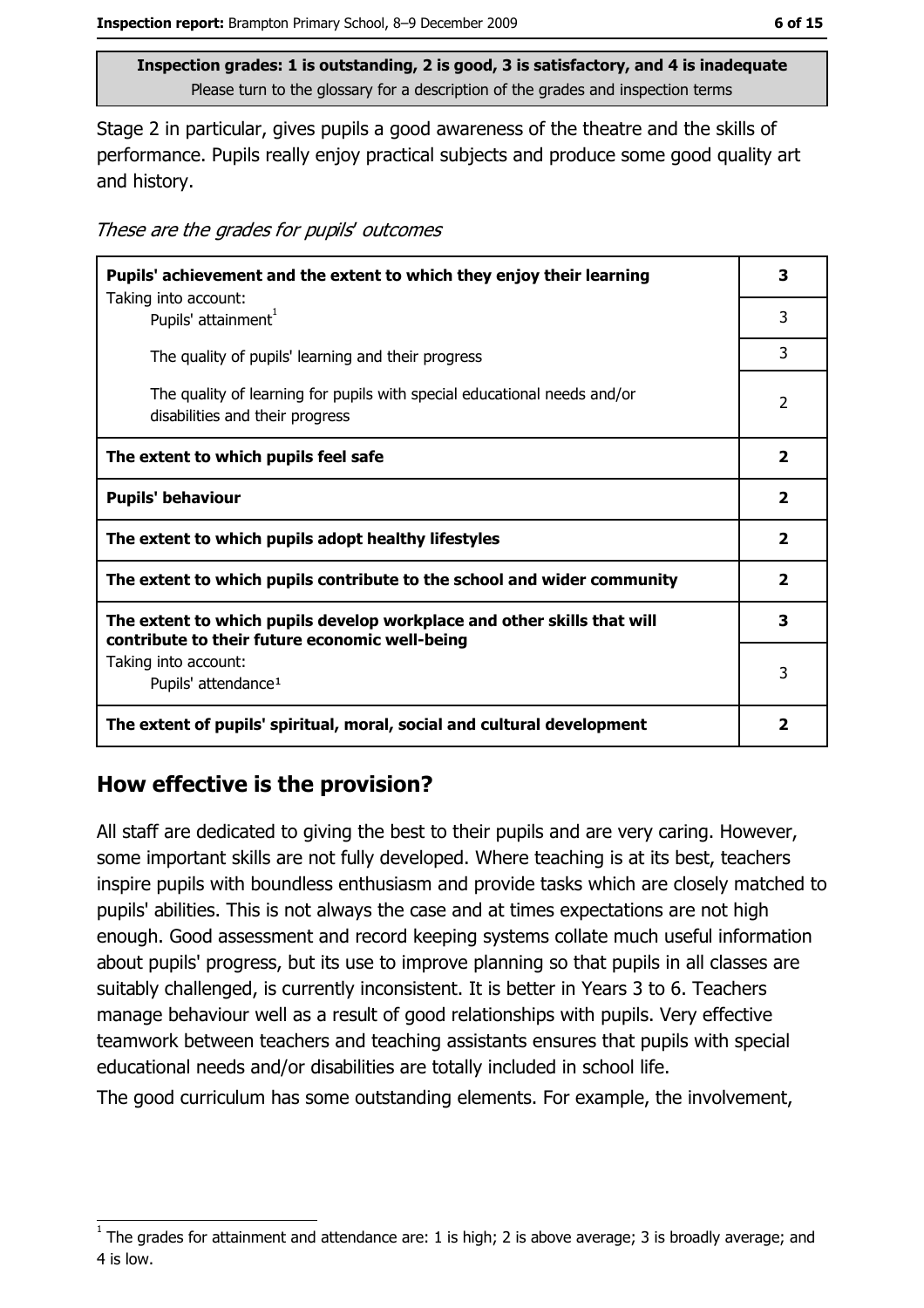Key Stage 2 pupils, in particular, have in a range of high quality drama productions. Planning for the development of pupils' basic skills is improving and good initiatives have been implemented to improve writing, reading and mathematics. Some good developments are starting to move learning across traditional subject boundaries, for example, Year 6 have used their literacy skills to produce good quality writing as part of their history study of Henry the Eighth. Pupils in Key Stage 2 benefit from a good range of extra-curricular activities encompassing learning out of the classroom, through a range of educational visits, for example, to Hawse End. However, as a few parents noted, the provision in Key Stage 1 for extra-curricular activities is less generous.

The school is totally dedicated to working alongside a host of external agencies to raise the quality of the lives of many families and pupils. The key personnel are the headteacher, whose dedication is outstanding, together with the special educational needs coordinators. Strong child protection procedures identify any pupils with needs and swift action is taken. By instigating support from wide range of health and social service and educational agencies, all available support is harnessed for the families' benefit. Transition arrangements from Key Stage 1 to 2 are improving and good relationships with secondary schools ease pupils' move on to secondary education.

|  | These are the grades for the quality of provision |  |  |
|--|---------------------------------------------------|--|--|
|  |                                                   |  |  |

| The quality of teaching                                                                                    | 3 |
|------------------------------------------------------------------------------------------------------------|---|
| Taking into account:<br>The use of assessment to support learning                                          |   |
| The extent to which the curriculum meets pupils' needs, including, where<br>relevant, through partnerships |   |
| The effectiveness of care, guidance and support                                                            |   |

### How effective are leadership and management?

The headteacher has held the school together during the demands of amalgamating the school. Some key staff have moved on and the school has only partially adjusted its management systems to meet the needs of the new and expanded management team. They are relatively new and inexperienced but have the capacity to be effective. Systems for monitoring and evaluating the school work and using action planning to focus on raising standards are not yet embedded. The governing body incorporates representatives from both the infant and junior schools and some new members. It is well led and governors have a very clear understanding of the need to raise academic achievement and strengthen the management to support the headteacher. It is very active in ensuring that all health and safety and safeguarding procedures are fully met and during the inspection procedures met requirements. The school's contribution to the promotion of community cohesion within its locality and the school is excellent. It is a major player in the life and work of Brampton, working alongside local businesses, commerce and local schools and organisations. It works closely with parents and is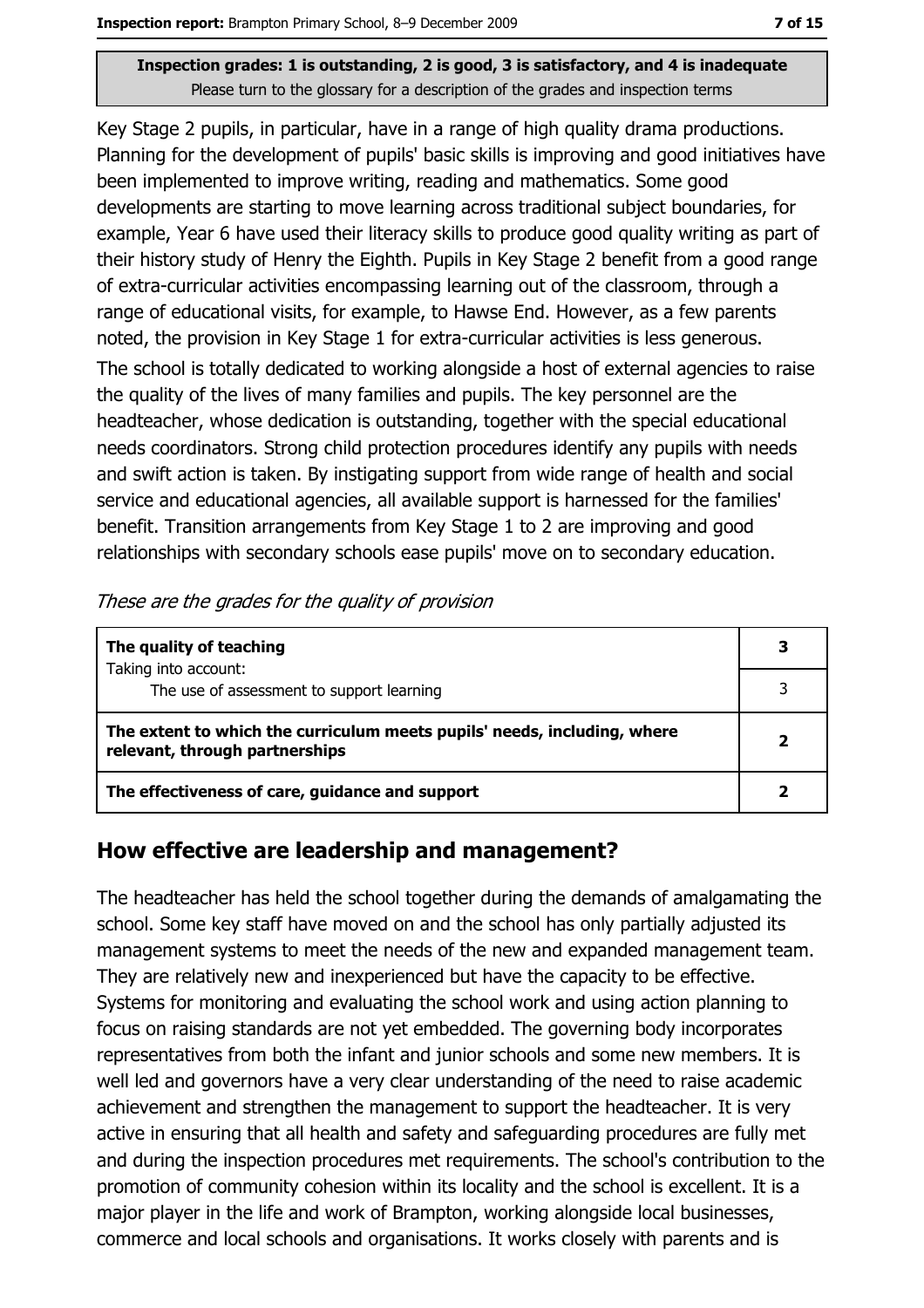always welcoming. Curriculum initiatives make a valuable contribution to enabling the school to contribute well to global cohesion. Although the school is totally committed to equal opportunities and does this exceptionally well for vulnerable pupils, it is not as rigorous in doing the best it could for the more-able. Given the outcomes of the school, it gives satisfactory value for money.

These are the grades for leadership and management

| The effectiveness of leadership and management in embedding ambition and<br>driving improvement                                                                     | 3                       |
|---------------------------------------------------------------------------------------------------------------------------------------------------------------------|-------------------------|
| Taking into account:<br>The leadership and management of teaching and learning                                                                                      | 3                       |
| The effectiveness of the governing body in challenging and supporting the<br>school so that weaknesses are tackled decisively and statutory responsibilities<br>met | $\overline{\mathbf{2}}$ |
| The effectiveness of the school's engagement with parents and carers                                                                                                | $\overline{\mathbf{2}}$ |
| The effectiveness of partnerships in promoting learning and well-being                                                                                              | 2                       |
| The effectiveness with which the school promotes equality of opportunity and<br>tackles discrimination                                                              | 3                       |
| The effectiveness of safeguarding procedures                                                                                                                        | $\overline{\mathbf{2}}$ |
| The effectiveness with which the school promotes community cohesion                                                                                                 | $\overline{\mathbf{2}}$ |
| The effectiveness with which the school deploys resources to achieve<br>value for money                                                                             | 3                       |

# **Early Years Foundation Stage**

The Early Years Foundation Stage is in the process of transition led by a relatively new leader. The leader has worked hard to ensure that provision meets the recommendations of the Early Years Foundation Stage curriculum. The school gives children a secure and satisfactory start to their school life. Children arrive with skills that are typical for their age. They make steady progress so that by the time they leave Reception, the large majority have reached average attainment. The accommodation and some of the resources are rather tired and the school is aware of the need for upgrading. It has plans for this to occur when the new purpose-built unit is handed over. Staff do a good job in using what is available and provide an adequate range of resources and activities to generate 'fun learning'. At times, the options for children to make their own choices are reduced because of too much quidance from adults and also the limited resources for outdoor learning. Children are assessed regularly and outcomes are recorded, but the information is not always used to plan activities to match children's needs. At times, the tracking of children involved in free-choice activities is not precise enough to avoid the risk that some children may miss out on some important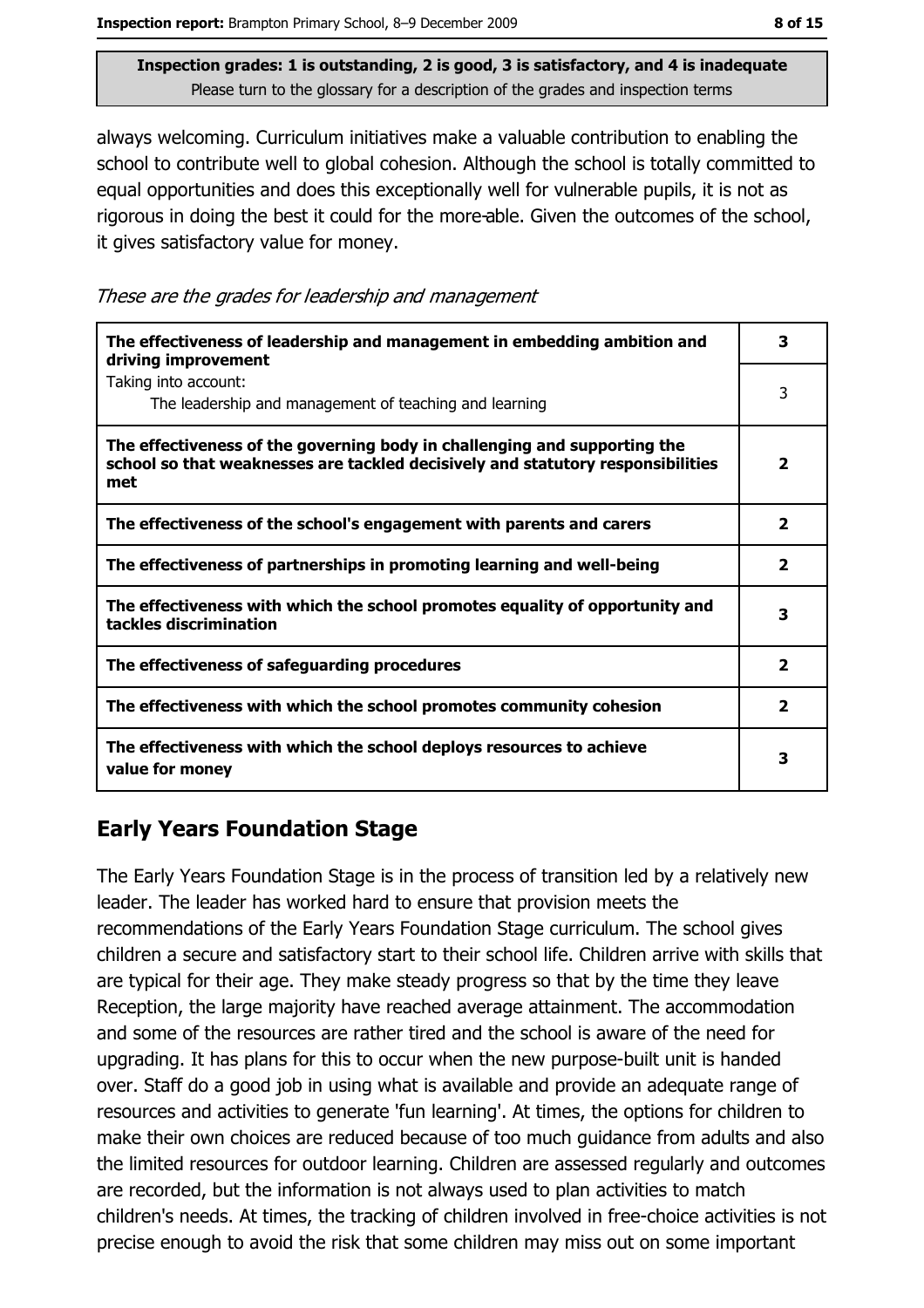areas of their learning. There is a good attention to promoting early reading and writing skills and the scheme to promote children's understanding of sounds and letters is used satisfactorily. Links with home are getting stronger with good procedures for informing parents of their children's progress and good systems for settling children into school. Children's welfare and safety has a high profile and they are safe at all times. The systems for monitoring the quality of teaching and learning and the impact of strategies for promoting learning are only partially in place.

These are the grades for the Early Years Foundation Stage

| <b>Overall effectiveness of the Early Years Foundation Stage</b><br>Taking into account:     |   |
|----------------------------------------------------------------------------------------------|---|
| Outcomes for children in the Early Years Foundation Stage                                    |   |
| The quality of provision in the Early Years Foundation Stage                                 |   |
| The effectiveness of leadership and management of the Early Years<br><b>Foundation Stage</b> | 3 |

### **Views of parents and carers**

The comment of one parent typifies that of the large majority, 'This is a happy friendly school offering many real-life experiences i with friendly, approachable staff who always make time for you'. The vast majority of parents are full of praise for the school. The inspectors agree with the parents' views regarding the quality of provision for developing pupils' personal skills, but judge that academic attainment and progress is only satisfactory.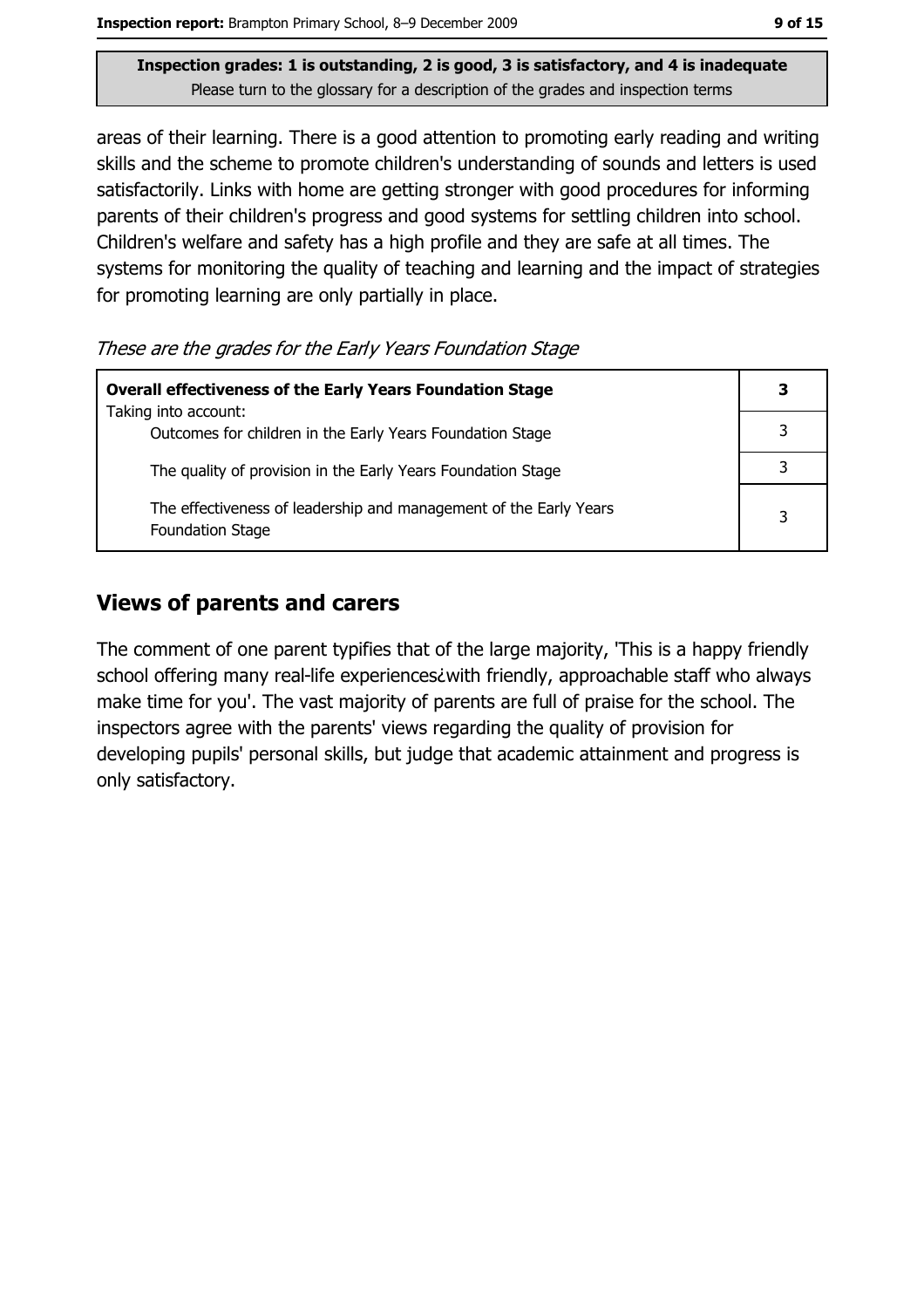#### Responses from parents and carers to Ofsted's questionnaire

Ofsted invited all the registered parents and carers of pupils registered at Brampton Primary School to complete a questionnaire about their views of the school.

In the questionnaire, parents and carers were asked to record how strongly they agreed with 13 statements about the school.

The inspection team received 60 completed questionnaires by the end of the on-site inspection. In total, there are 335 pupils registered at the school.

| <b>Statements</b>                                                                                                                                                                                                                                       | <b>Strongly</b><br><b>Agree</b> |               | <b>Agree</b> |               | <b>Disagree</b> |               |              | <b>Strongly</b><br>disagree |
|---------------------------------------------------------------------------------------------------------------------------------------------------------------------------------------------------------------------------------------------------------|---------------------------------|---------------|--------------|---------------|-----------------|---------------|--------------|-----------------------------|
|                                                                                                                                                                                                                                                         | <b>Total</b>                    | $\frac{1}{2}$ | <b>Total</b> | $\frac{0}{0}$ | <b>Total</b>    | $\frac{0}{0}$ | <b>Total</b> | $\frac{1}{2}$               |
| My child enjoys school                                                                                                                                                                                                                                  | 68                              | 50            | 60           | 44            | 5               | 4             | $\Omega$     | 0                           |
| The school keeps my child<br>safe                                                                                                                                                                                                                       | 86                              | 64            | 45           | 33            | 0               | 0             | 0            | $\mathbf 0$                 |
| The school informs me<br>about my child's progress                                                                                                                                                                                                      | 65                              | 48            | 68           | 50            | $\mathbf{1}$    | $\mathbf{1}$  | 0            | $\mathbf 0$                 |
| My child is making enough<br>progress at this school                                                                                                                                                                                                    | 70                              | 52            | 63           | 47            | $\overline{2}$  | $\mathbf{1}$  | 0            | 0                           |
| The teaching is good at this<br>school                                                                                                                                                                                                                  | 81                              | 60            | 52           | 39            | $\overline{2}$  | $\mathbf{1}$  | 0            | 0                           |
| The school helps me to<br>support my child's learning                                                                                                                                                                                                   | 54                              | 40            | 80           | 59            | $\mathbf{1}$    | $\mathbf{1}$  | 0            | 0                           |
| The school helps my child to<br>have a healthy lifestyle                                                                                                                                                                                                | 65                              | 48            | 67           | 50            | 3               | 2             | 0            | $\mathbf 0$                 |
| The school makes sure that<br>my child is well prepared for<br>the future (for example<br>changing year group,<br>changing school, and for<br>children who are finishing<br>school, entering further or<br>higher education, or<br>entering employment) | 63                              | 47            | 71           | 53            | $\mathbf{1}$    | 1             | $\mathbf 0$  | $\mathbf 0$                 |
| The school meets my child's<br>particular needs                                                                                                                                                                                                         | 55                              | 41            | 77           | 57            | 3               | 2             | 0            | 0                           |
| The school deals effectively<br>with unacceptable behaviour                                                                                                                                                                                             | 63                              | 47            | 70           | 52            | $\overline{2}$  | $\mathbf{1}$  | 0            | $\mathbf 0$                 |
| The school takes account of<br>my suggestions and<br>concerns                                                                                                                                                                                           | 53                              | 39            | 77           | 57            | 5               | 4             | 0            | 0                           |
| The school is led and<br>managed effectively                                                                                                                                                                                                            | 86                              | 64            | 48           | 36            | $\mathbf{1}$    | $\mathbf{1}$  | $\bf{0}$     | $\mathbf 0$                 |
| Overall, I am happy with my<br>child's experience at this<br>school                                                                                                                                                                                     | 80                              | 59            | 53           | 39            | $\overline{2}$  | $\mathbf{1}$  | $\mathbf 0$  | $\mathbf 0$                 |

The table above summarises the responses that parents and carers made to each statement. The percentages indicate the proportion of parents and carers giving that response out of the total number of completed questionnaires. Where one or more parents and carers chose not to answer a particular question, the percentages will not add up to 100%.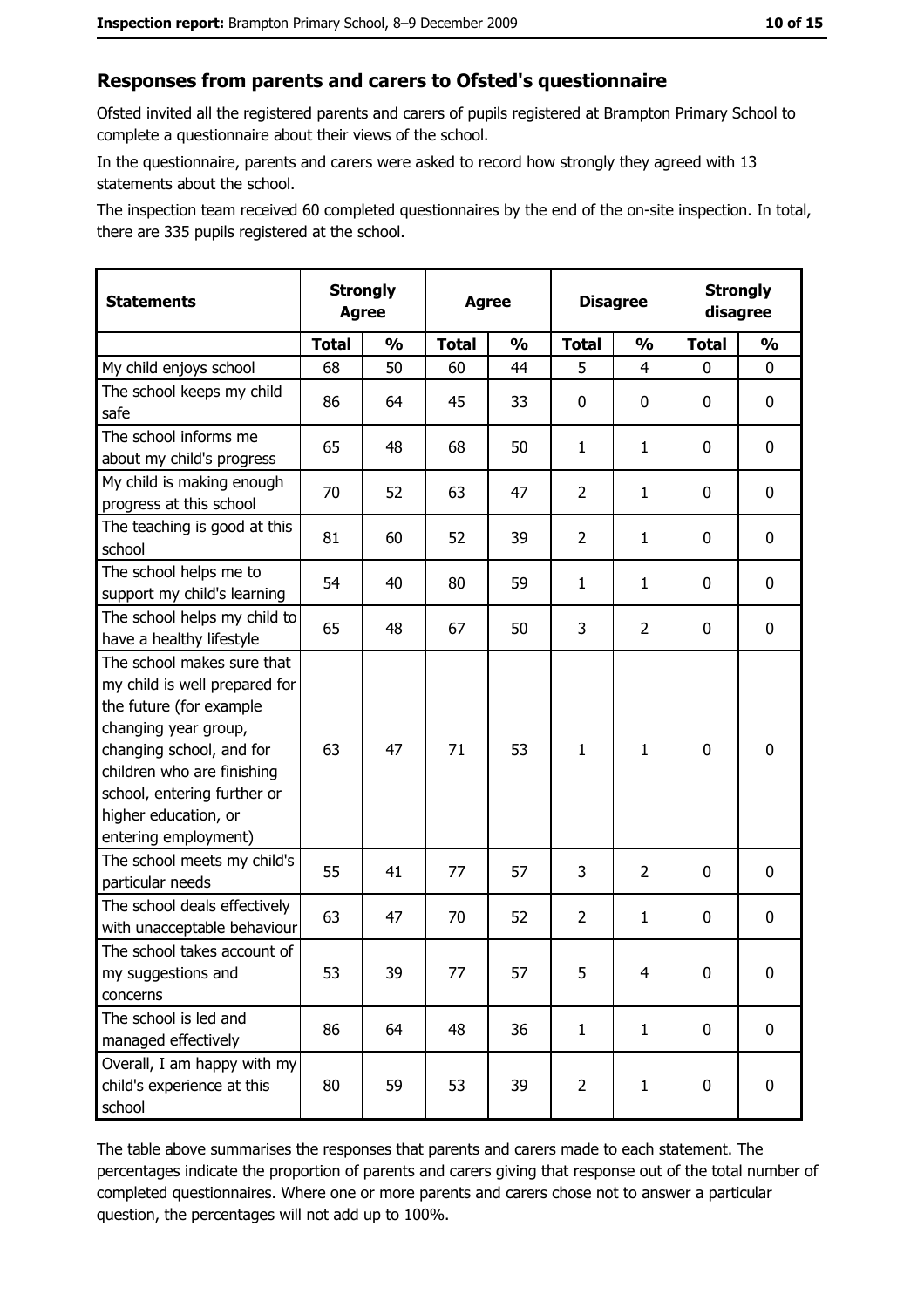# Glossary

| Grade   | <b>Judgement</b> | <b>Description</b>                                                                                                                                                                                                               |
|---------|------------------|----------------------------------------------------------------------------------------------------------------------------------------------------------------------------------------------------------------------------------|
| Grade 1 | Outstanding      | These features are highly effective. An oustanding<br>school provides exceptionally well for its pupils' needs.                                                                                                                  |
| Grade 2 | Good             | These are very positive features of a school. A school<br>that is good is serving its pupils well.                                                                                                                               |
| Grade 3 | Satisfactory     | These features are of reasonable quality. A satisfactory<br>school is providing adequately for its pupils.                                                                                                                       |
| Grade 4 | Inadequate       | These features are not of an acceptable standard. An<br>inadequate school needs to make significant<br>improvement in order to meet the needs of its pupils.<br>Ofsted inspectors will make further visits until it<br>improves. |

# What inspection judgements mean

# Overall effectiveness of schools inspected between September 2007 and July 2008

|                       | Overall effectiveness judgement (percentage of<br>schools) |      |                     |                   |  |  |
|-----------------------|------------------------------------------------------------|------|---------------------|-------------------|--|--|
| <b>Type of school</b> | <b>Outstanding</b>                                         | Good | <b>Satisfactory</b> | <b>Inadequate</b> |  |  |
| Nursery schools       | 39                                                         | 58   | 3                   | 0                 |  |  |
| Primary schools       | 13                                                         | 50   | 33                  | 4                 |  |  |
| Secondary schools     | 17                                                         | 40   | 34                  | 9                 |  |  |
| Sixth forms           | 18                                                         | 43   | 37                  | $\overline{2}$    |  |  |
| Special schools       | 26                                                         | 54   | 18                  | $\overline{2}$    |  |  |
| Pupil referral units  | 7                                                          | 55   | 30                  | 7                 |  |  |
| All schools           | 15                                                         | 49   | 32                  | 5                 |  |  |

New school inspection arrangements were introduced on 1 September 2009. This means that inspectors now make some additional judgements that were not made previously.

The data in the table above were reported in The Annual Report of Her Majesty's Chief Inspector of Education, Children's Services and Skills 2007/08.

Percentages are rounded and do not always add exactly to 100. Secondary school figures include those that have sixth forms, and sixth form figures include only the data specifically for sixth form inspection judgements.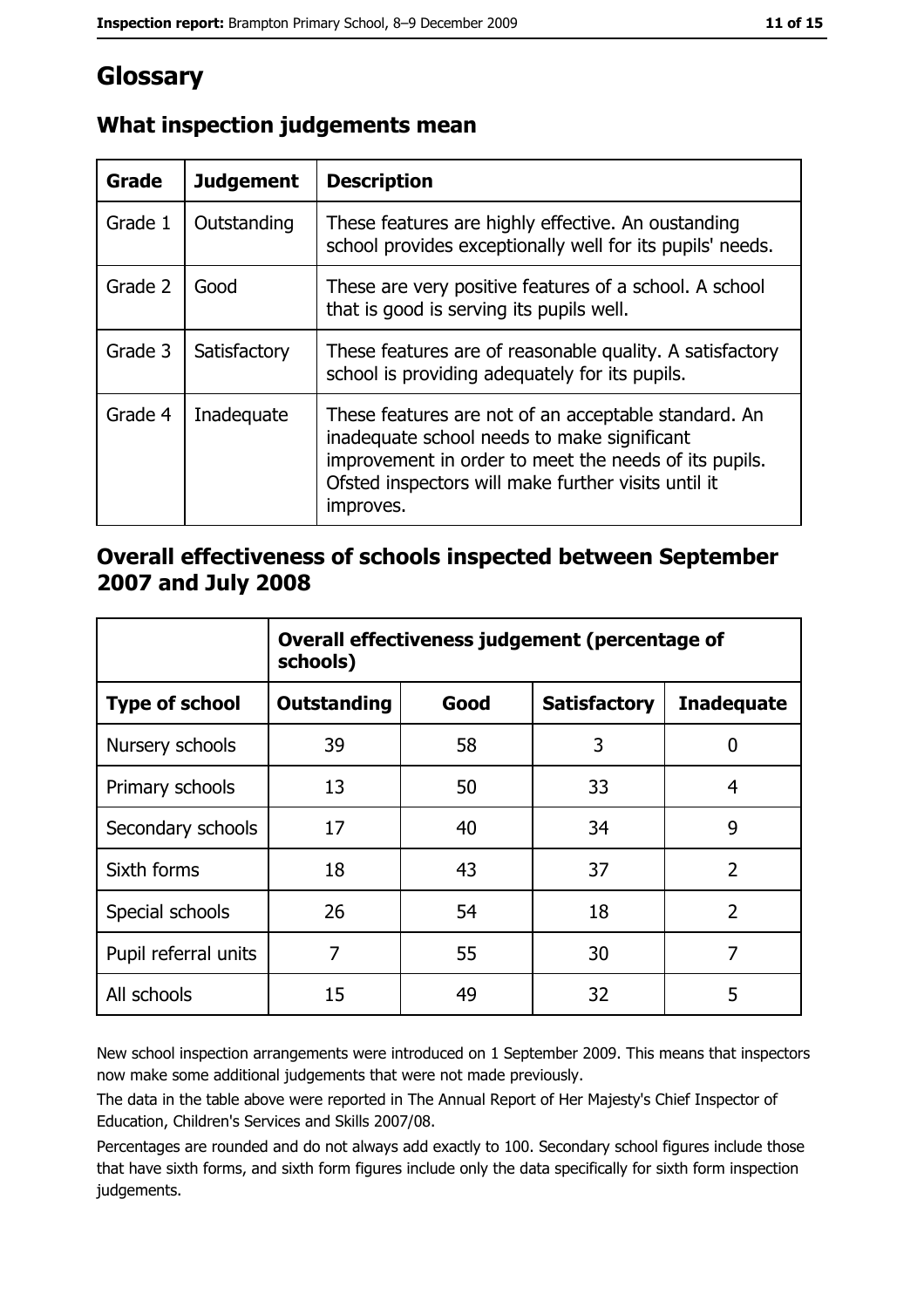# **Common terminology used by inspectors**

| Achievement:                  | the progress and success of a pupil in<br>their learning, development or training.                                                                                                                                                                                                                                |
|-------------------------------|-------------------------------------------------------------------------------------------------------------------------------------------------------------------------------------------------------------------------------------------------------------------------------------------------------------------|
| Attainment:                   | the standard of the pupils' work shown by<br>test and examination results and in<br>lessons.                                                                                                                                                                                                                      |
| Capacity to improve:          | the proven ability of the school to<br>continue improving. Inspectors base this<br>judgement on what the school has<br>accomplished so far and on the quality of<br>its systems to maintain improvement.                                                                                                          |
| Leadership and management:    | the contribution of all the staff with<br>responsibilities, not just the headteacher,<br>to identifying priorities, directing and<br>motivating staff and running the school.                                                                                                                                     |
| Learning:                     | how well pupils acquire knowledge,<br>develop their understanding, learn and<br>practise skills and are developing their<br>competence as learners.                                                                                                                                                               |
| <b>Overall effectiveness:</b> | inspectors form a judgement on a school's<br>overall effectiveness based on the findings<br>from their inspection of the school. The<br>following judgements, in particular,<br>influence what the overall effectiveness<br>judgement will be.                                                                    |
|                               | The school's capacity for sustained<br>improvement.<br>Outcomes for individuals and groups<br>of pupils.<br>The quality of teaching.<br>The extent to which the curriculum<br>meets pupil's needs, including where<br>relevant, through partnerships.<br>The effectiveness of care, guidance<br>٠<br>and support. |
| Progress:                     | the rate at which pupils are learning in<br>lessons and over longer periods of time. It<br>is often measured by comparing the<br>pupils' attainment at the end of a key<br>stage with their attainment when they<br>started.                                                                                      |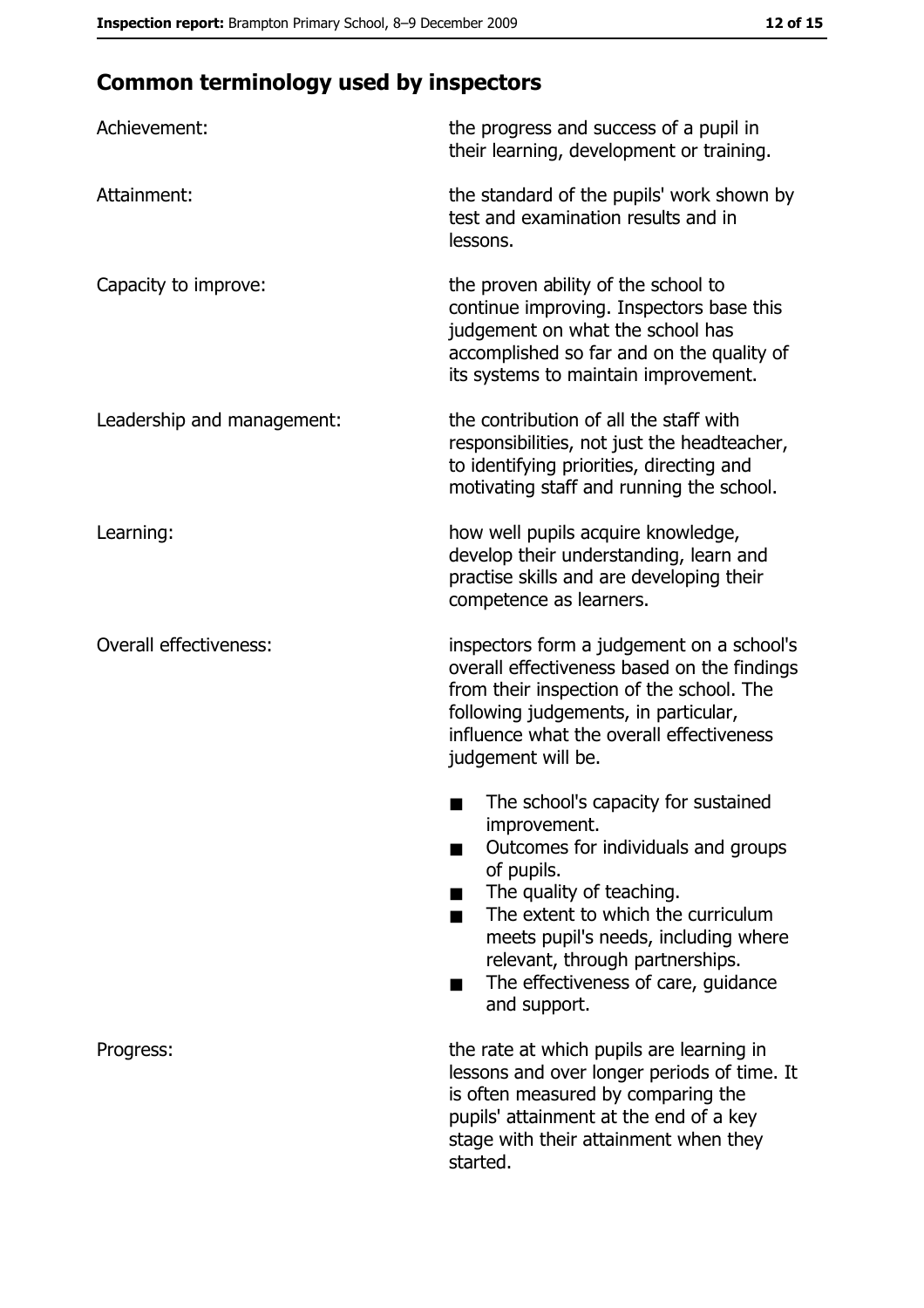This letter is provided for the school, parents and carers to share with their children. It describes Ofsted's main findings from the inspection of their school.



#### 10 December 2009

Dear Pupils,

Inspection of Brampton Primary School, Brampton, CA8 1BZ

Thank you for sharing your ideas and thoughts with the inspection team. This letter is to give you some feedback about our findings. You go to a satisfactory school. You benefit from very caring adults who are dedicated to supporting each of you. Whilst you make satisfactory progress in English, mathematics and science, inspectors feel that you could do better. We have asked the school to work with staff to develop their use of the assessment information they have about what you can do to plan lessons that challenge all of you and involve you more in evaluating what you do. Those of you who struggle with aspects of your work are given very good support, but those of you that find work easy, are not always given work which is hard enough. Raising your teachers' expectations of what you can do is an important area that we have recommended for improvement.

Some of the opportunities given to you to perform in plays and participate in producing them are quite amazing; in our experience they are unique! The Shakespeare productions are so exciting. How we wish we had that when we were at primary school. You also benefit from some other interesting activities such as visiting Hawse End. Your curriculum helps you all to develop good attitudes and secure a good understanding of how to live safe and healthy lives. The way you do your utmost to help others in less fortunate places at home and abroad is impressive. You stated that you feel safe in school with a few concerns about behaviour. We feel that behaviour is good and if and when any rare incidents occur that you do not like, staff deal with then very well.

Your headteacher has been so effective in keeping your school on track through all the changes and building work. He is an inspiration! As you know, some teachers have recently left and others started in school. This has created some gaps in the staff team We have asked the school to develop better ways of keeping an eye on the school's performance and to plan ways to raise your attainment.

The most important people in your school are you! Continue to be polite and helpful to your teachers and the school will become an even better place for all of you.

Yours sincerely

Mr David Byrne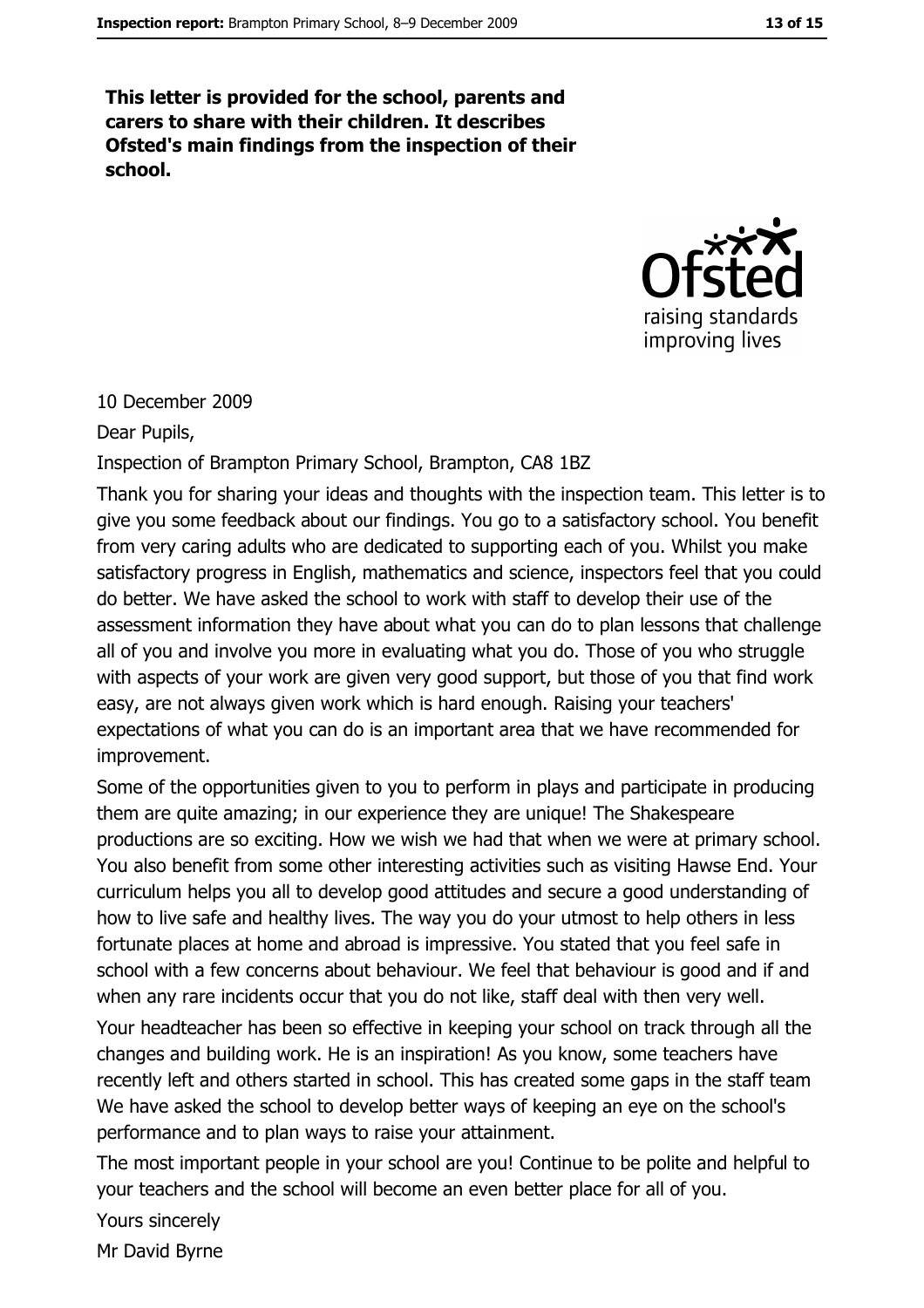Lead inspector